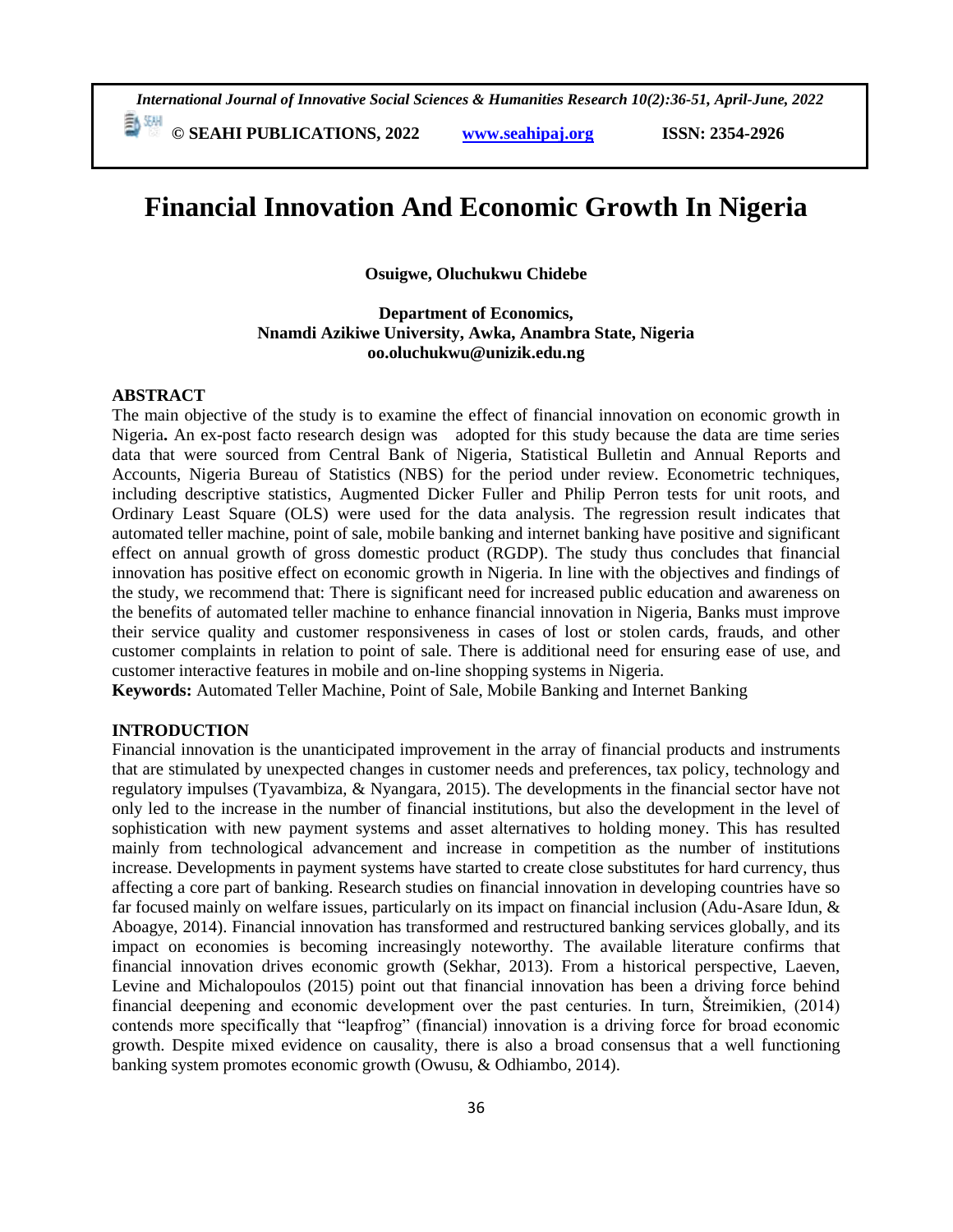Economic growth is defined as 'a rise in the total output (goods or services) produced by a country (Laeven, Levine & Michalopoulos, 2015). It is an increase in the capacity of an economy to produce goods and services, compared from one period of time to another. Economic growth occurs whenever people take resources and rearrange them in ways that are more valuable. Economic growth refers only to the quantity of goods and services produced; it says nothing about the way in which they are produced (Mackinnon, 1973).The quest for profit forces companies, households and economic agents to look for new and improved products, services, processes and forms or structures of companies that will decrease their production costs, will satisfy, in a great range, their customers' demand and will bring higher profits. Sometimes this quest is made through official Research and Development (R&D) programmes or sectors of a company. Other times, it is a hazardous result of control processes or of the trial and mistake method. Today, more than ever before, innovation, enterprise and intellectual assets drive economic growth and increase standards of living. Hence innovation is instrumental in creating new jobs, providing higher incomes, offering investment opportunities, solving social problems, curing disease, safeguarding the environment, protecting our security and transparency in organization and governments (Štreimikien, 2014).  $\mathcal{A}_\mathcal{A}$  ,  $\mathcal{A}_\mathcal{A}$  ,  $\mathcal{A}_\mathcal{A}$  ,  $\mathcal{A}_\mathcal{A}$  ,  $\mathcal{A}_\mathcal{A}$  ,  $\mathcal{A}_\mathcal{A}$  ,  $\mathcal{A}_\mathcal{A}$  ,  $\mathcal{A}_\mathcal{A}$  ,  $\mathcal{A}_\mathcal{A}$  ,  $\mathcal{A}_\mathcal{A}$  ,  $\mathcal{A}_\mathcal{A}$  ,  $\mathcal{A}_\mathcal{A}$  ,  $\mathcal{A}_\mathcal{A}$  ,

Markets and organizations produce various new products and services in order to satisfy the investors demand. Financial innovation is an ongoing process where new financial products, services and procedures are created and standardized products are differentiated in order to response at the continuously changing economic environment. This running process has various periods of uncertainty. thus, the purpose of the introduction of a financial innovation to market participants is the minimization of costs and the reduction of risk exposure among other function such as moving funds across time and space (e.g., savings accounts),the pooling of funds (e.g., mutual funds), managing risk (e.g., insurance and many derivatives products), extracting information to support decision-making (e.g., markets which provide price information, such as extracting default probabilities from bonds or credit default swaps), addressing moral hazard and asymmetric information problems (e.g., contracting by venture capital firms); and facilitating the sale or purchase of goods and services through a payment system (e.g., cash, debit cards, credit cards) (Laeven, Levine, & Michalopoulos, 2015).

### **Statement of the Problem**

Financial markets are becoming increasingly integrated and globalized, which has resulted in the demand for new types of financial products and investments. Various empirical studies exist on the ability to innovate new product in the financial market and its effects on economic growth. Nigeria is one of the developing economies that receives large chunk of financial innovation, yet the country's growth has been low. The situation is like a paradoxical deviation from the belief of the Technology Acceptance Model (TAM) and Diffusion of Innovation (DOI) model. Some empirical findings have shown that generally, financial innovation promote economic growth in Nigeria [(Tyavambiza, & Nyangara, 2015; Levine, & Michalopoulos, 2015; Adu-Asare, & Aboagye, 2014; Arnaboldi & Rossignoli, 2013; Beck, Chen, Lin, & Song, 2014); However, Owusu and Odhiambo (2014) posit that mobile banking and internet banking had negative effects on economic growth. This tends to suggest that there are still inconsistencies in empirical findings with regards to studies on the effect of financial innovation and economic growth in Nigeria. These shortcomings have contributed to the knowledge gap in literature. This study seeks to improve on past studies by making use of data covering a period of 13 years, 2008 – 2021.

### **Objective of the Study**

The main objective of the study is to examine the effect of financial innovation on economic growth in Nigeria. The specific objectives are to:

- 1 Investigate the effect of automated teller machine on economic growth in Nigeria
- 2 Examine the effect of point of sale on economic growth in Nigeria
- 3 Assess the effect of mobile banking on economic growth in Nigeria
- 4 Examine the effect of internet banking on economic growth in Nigeria

### **Research Questions**

The following research questions are formulated to guide this research work: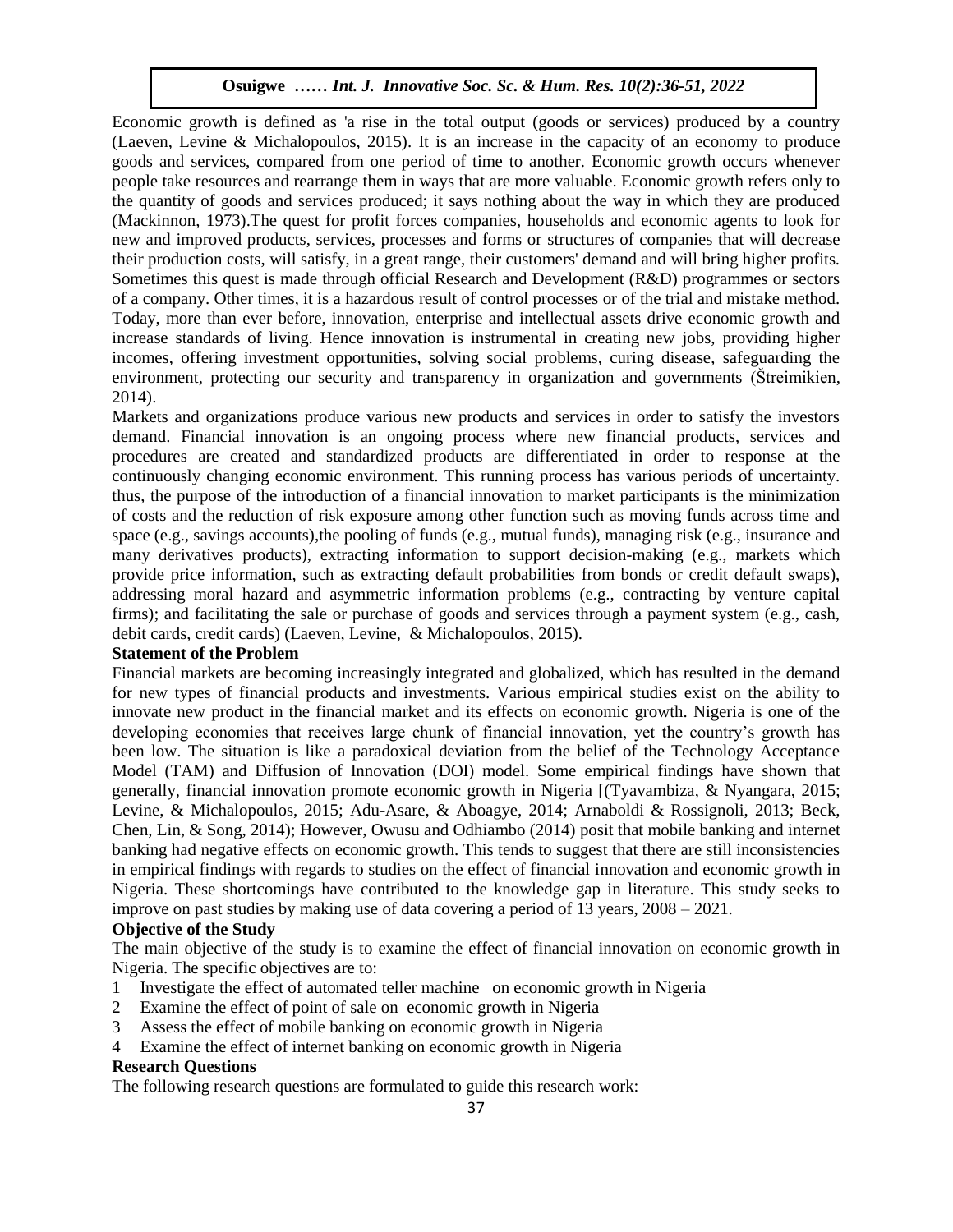- 1. To what extent has automated teller machine affected economic growth in Nigeria?
- 2. To what degree has point of sale affected economic growth in Nigeria?
- 3. How far has mobile banking affected economic growth in Nigeria?
- 4. To what extent has internet banking affected economic growth in Nigeria?

#### **Hypotheses**

The following hypotheses are formulated to guide the study:

- Ho<sub>1</sub>: Automated teller machine has no significant effect on economic growth in Nigeria
- Ho2: Point of sale has no significant effect on economic growth in Nigeria
- Ho3:.Mobile banking has no significant effect on economic growth in Nigeria
- Ho4: Internet banking has no significant effect on economic growth in Nigeria

#### **REVIEW OF RELATED LITERATURE**  $\mathbf{A}$

### **Conceptual Framework**

### **Financial Innovation**

Financial innovation is the improvement in the array of financial products and instruments that are stimulated by unexpected change in customer needs and preferences, tax policy, technology and regulatory impulses (Bhattacharyya & Nanda, 2000). Innovation in the financial sector is the act of creating and then popularizing new financial instruments as well as new financial technologies, institutions, and markets (Tufano, 2002). It may be viewed as the design, development, and implementation of innovative financial instruments and processes, and the formulation of creative solutions to problems in finance. According to Sandvik (2003), financial innovations is one of the most important competitive weapons and generally seen as a firm's core value capability. It is considered as an effective way to improve firm's productivity due to the resource constraint issue facing a firm.

effective way to improve firm s productivity due to the resource constraint issue facing a firm.<br>The developments in the financial sector have not only led to the increase in the number of financial institutions, but also the development in level of sophistication with new payment systems and asset alternatives to holding money. This has resulted mainly from technological advancement and increase in competition as the number of institutions increase. Developments in payment systems have started to competition as the number of institutions increase. Developments in payment systems have stated to create close substitutes for hard currency, thus affecting a core part of banking. The quest for profit forces companies, households and economic agents to look for new and improved products, services, processes and forms or structures of companies that will decrease their production costs, will satisfy, in a great range, their customers' demand and will bring higher profits. Sometimes this quest is made through official Research & Development (R&D) programs or sectors of a company. Other times, it is a hazardous result of control processes or of the trial and mistake method. Today, more than ever before, innovation, enterprise and intellectual assets drive economic growth and increase standards of living. Hence Innovation is instrumental in creating new jobs, providing higher incomes, offering investment opportunities, solving social problems, curing disease, safeguarding the environment, protecting our security and transparency in organization and governments.

### **Financial Innovation and Economic Growth**

Theoretical relation between financial innovation and economic growth has been argued to be positive but remain unclear. Financial development and innovation and economic growth are thus clearly related, and this relationship has occupied the minds of economists from Smith to Schumpeter and the direction of causality have remained unresolved in both theory and empirics. Moreover, the wide range of organizational forms involved precluded any clear conclusion as to what kind of financial institutions might maximize economic growth. Hence Financial innovations can be instrumental to lead a higher level of savings, capital accumulation and hence a higher level of economic growth.

Financial innovations can be seen as playing a role akin to that of the general purpose technologies delineated by Bresnahan and Trajtenberg (1995) and Helpman (1998): not only do these breakthroughs generate returns for the innovators, but they have the potential to affect the entire economic system and can lead to far-reaching changes. For instance, these innovations may have broad implications for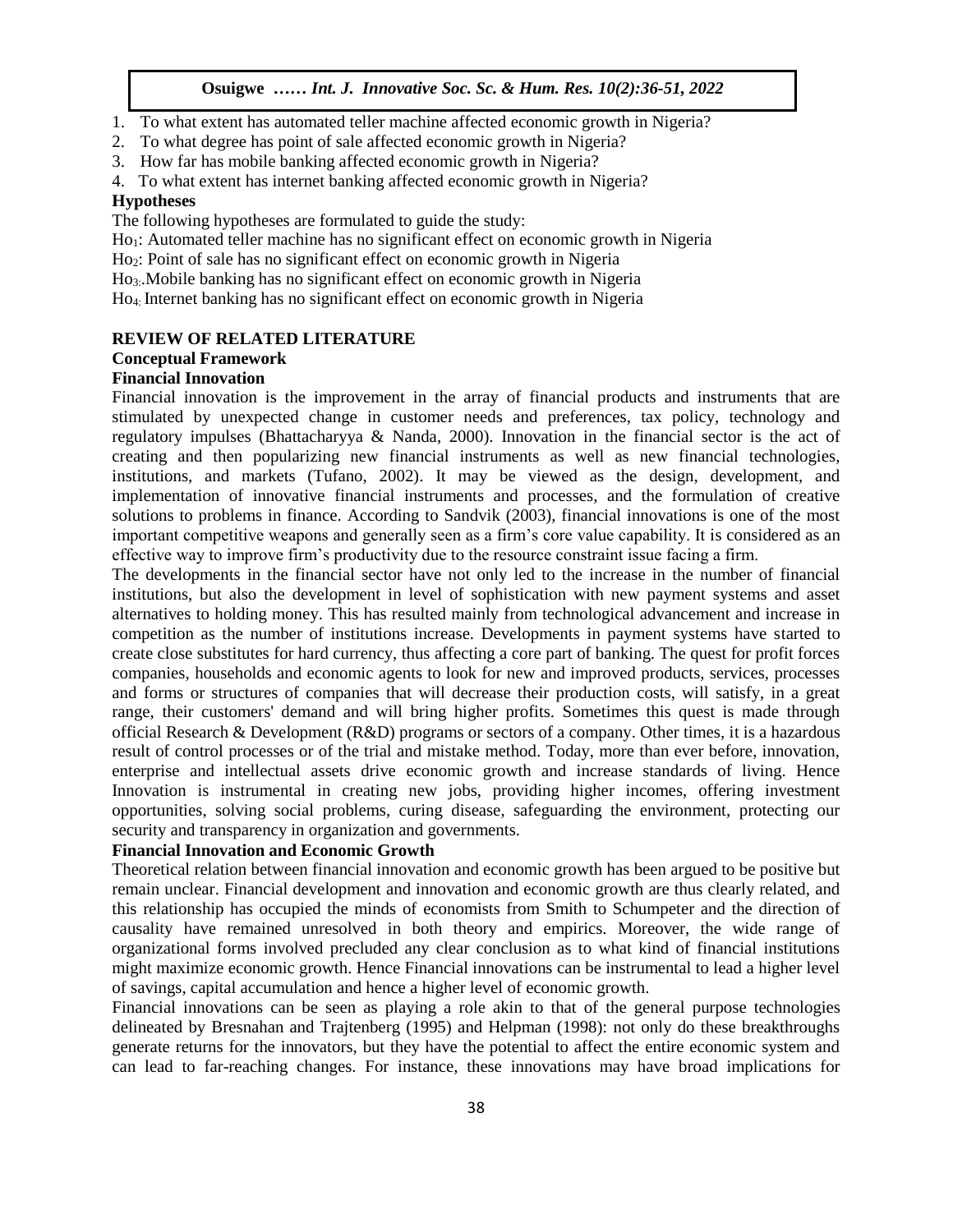households, enabling new choices for investment and consumption, and reducing the costs of raising and deploying funds.

Aghion (2005) and Arcand (2012) found that financial innovation is associated with higher levels of economic growth, even when controlling for aggregate indicators of financial development, in their sample of high-income countries, suggests that it is not so much the level of financial development, but rather the innovative activity of financial intermediaries, which helps countries grow faster at high levels of income. Their results, however, point again to the double-sided nature of financial innovation, bringing opportunities but containing risks, which calls for appropriate regulatory policies.

There is a link between financial development and innovation and reduced income inequality and poverty alleviation (Beck, Demirguc-Kunt and Levine, 2007).

#### **Economic Growth**  Arugu  $\Gamma$  Soc. Sc. Browth Soc. Sc.  $\Gamma$  Innovative Soc. Sc. 8(1):1-11, 2020

Economic growth is defined as 'a rise in the total output of goods or services produced by a country. It is an increase in the capacity of an economy to produce goods and services, compared from one period of time to another. Economic growth occurs whenever people take resources and rearrange them in ways that are more valuable. Economic growth refers only to the quantity of goods and services produced; it says nothing about the way in which they are produced (Mackinnon, 1973). The performance of an economy is usually assessed in terms of the achievement of economic objectives. These objectives can be long term, such as sustainable growth and development, or short term, such as the stabilization of the economy in response to sudden and unpredictable events, called economic shocks which are very common in Kenya such political instability, ranging interest rates and labour unrest which are also common in emerging markets. Hence in order to measure economic growth it's in order to analyze, control and measure the following economic indicators such as Growth in real national income, investment levels and the relationship between capital investment and national output, levels of savings and savings ratios, price levels and inflation, competitiveness of exports, levels and types of unemployment, employment levels and patterns of employment, trade deficits and surpluses with specific countries or the rest of the world, debt levels with other countries, the proportion of debt to national income, the terms of trade of a country, the purchasing power of a country's currency, wider measures of human development, including literacy rates and health care provision.

Economic growth can be measured in nominal terms, which include inflation, or in real terms, which are adjusted for inflation i.e. by the percent rate of increase in the gross domestic product (GDP). Economic growth measures growth in monetary terms and looks at no other aspects of development (Ayres, Robert, Warr, & Benjamin, 2006).

#### **Theoretical Framework**

The study is anchored on the Technology Acceptance Model (TAM) and Diffusion of Innovation (DOI) Theory by Fred Davis (1985). TAM is an information systems theory that models how users come to accept financial innovation and use a technology that will enhance economic growth. TAM is one of the models that have been developed to provide a better understanding of the usage and adoption of information technology which is the base of cashless policy that will promote the performance of money deposit banks in Nigeria. It is presently a prominent theory used in modeling technology acceptance and adoption in information systems research. The model suggests that when users are presented with a new technology, a number of factors influence their decision about how and when they will use it. The factors are; perceived usefulness (PU) and perceived ease-of-use (PEOU). According to TAM, one's actual use of a technology system is influenced directly or indirectly by the user's behavioral intentions, attitude, perceived usefulness of the system, and perceived ease of the system. DOI theory seeks to explain how, why, and at what rate new ideas and technology spread through cultures. Innovation Diffusion Theory (IDT) consists of six major components: innovation characteristics, individual user characteristics, adopter distribution over time, diffusion networks, innovativeness and adopter categories, and the individual adoption process which are the bases of cashless policy that promote the performance of money deposit banks in Nigeria.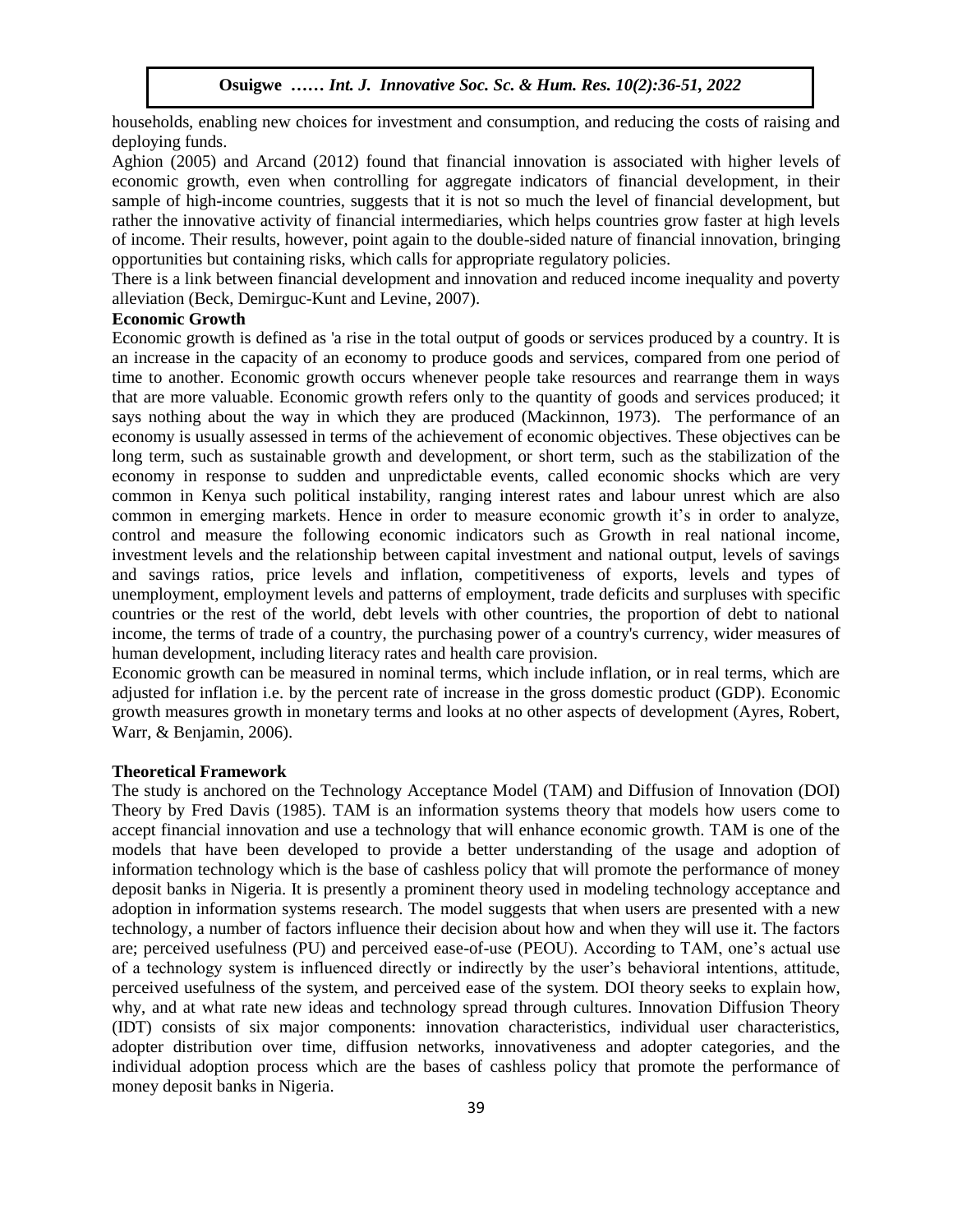### **Automated Teller Machine and Economic Growth in Nigeria**

The Innovation Diffusion Theory (IDT) that explains individuals' intention to adopt a technology as a modality to perform a traditional activity. The theory is developed by Roger's (1983). The critical factors that determine the adoption of an innovation at the general level are the following: relative advantage, compatibility, complexity, trial ability and observability. (Rogers, 1995). Researchers such as Tan and Teo (2000), Gerrard and Cunningham (2003) and MdNor and Pearson (2008) had tested the theory on the e-banking adoption. The nominalized factors are complexity, triability and observability.

The underpinning theory employed in this work is a theory arising from the decomposed theory of planned behaviour. This theory considers that the use of technology is influenced by attitude, subjective norm and perceived behavioural control. The theory argues that the lesser the ratio of currency outside banks to broad money supply the higher the intermediation efficiency and vice-versa. This suffices that when the currency outside banks diminishes as a result of the increase in the use of electronic forms of payment, particularly ATM and other e-card products, as well as banking habits, the intermediation efficiency will be positive, otherwise it will be negative.

## **Point of Sale and Economic Growth in Nigeria**

The transaction cost innovation theory's main pioneers are Hicks & Niehans (1983). They thought that the dominant factor of financial innovation is the reduction of transaction cost, and in fact, financial innovation is the response of the advance in technology which caused the transaction cost to reduce. The reduction of transaction cost can stimulate financial innovation and improvement in financial services. This theory studied the financial innovation from the perspective of microscopic economic structure change. It thought that the motive of financial innovation is to reduce the transaction cost. And the theory explained from another perspective that the radical motive of financial innovation is the financial institutes' purpose of earning benefits. This theory discussed the motive and the process of financial innovation from different sides. Desai  $& Low (1987)$  with the location theory thought that financial innovation is the method which can make the integrity of financial market come true. According to the Location Theory, they advanced the financial innovation microscopic economic model. Desai & Low  $(1987)$  utilized this theory to confirm and measure the gap in the scope of acquirable product in financial market, which indicates the potential opportunity of the new products' innovation and promotion. Chen (1995) built the financial intermediary model in which new security secured by old security is created. In the period of decomposing the old securities and opening new market, innovators play an influential economical role. For example, investors can obtain the consumption at lower cost; investors can realize a better share of risks. His model indicated that even when introducing the surplus securities which are not distributed yet, the innovators can also play these roles. In other words, although these innovations have not changed the scope of acquirable financial tools, it makes investor's trade at lower expected cost. The main focus is on security designing in incomplete financial markets.

### **Mobile Banking on Economic Growth in Nigeria**

The Decomposed Theory of Planned Behaviour (DTPB). The theory was developed by Taylor and Todd (1995). The theory postulates that the intention to use a certain technology is influenced by attitude, subjective norm and perceived behavioural control. Starting from the research conducted by MdNor and Pearson (2008), Karahanna, Straub, and Chervany (1999), certain influencing factors were selected: the attitude toward behaviour and the perceived behavioural control.

### **Internet Banking on Economic Growth in Nigeria**

The Schumpeterian Approach Theory which was advanced by Schumpeter (1940). In the 1940s the economist Joseph Schumpeter assigned the key role in economic growth firstly to the disruptive activity of entrepreneurs, and secondly to large corporations, each of which fed a process of creative destruction by causing continuous disturbances in the economic system. The source of these disturbances was innovation, which created as Schumpeter put it: competition from the new commodity, the new technology, the new source of supply, the new type of organization, competition which commands a decisive cost or quality advantage and which strikes not at the margins of the profits and the outputs of the existing firms but at their foundations and their very lives. Hence it's important to investigate whether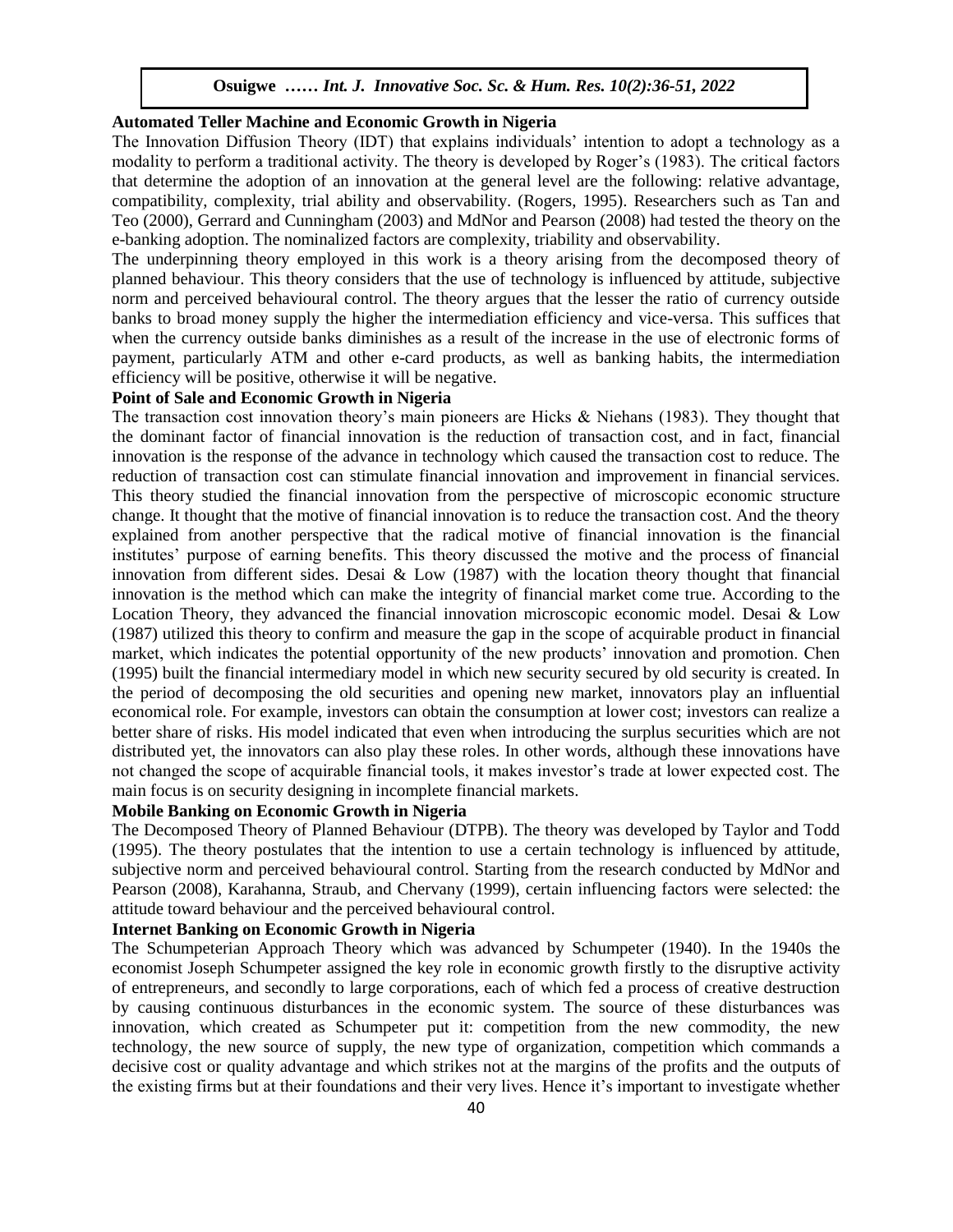it's the disruptive nature of financial innovation that drive economic growth or limit hence this theory will be key to this analysis.

#### **Empirical Review**

Various empirical studies have been carried out on financial innovation and economic growth in Nigeria with different conclusions and results. Jegede, (2014). Investigates the effects of ATM on economic growth in Nigerian. Questionnaire was used to collect the data from a convenience sample of 125 employees of five selected banks in Lagos State with inters witch network. Thereafter, data collected through the questionnaire were analyzed statistically by using the Software Package for Social Science (SPSS Version 20.0 for Student Version) and chi-square technique. The results indicate that less than the benefits, the deployment of ATMs terminals have averagely improved economic growth in Nigeria. Similarly, ATM service quality is less correlated to security and privacy of users and providers. The study concluded that banks should strive to increase their security layers to subvert the tricks of web scammers, limit the amount which customers may be allowed to withdraw at a time and provide electronic alerts to customers 'phone for all transactions carried out on their bank accounts through ATMs and the provisions of extra security layer that can prevent third party to make use someone else's ATM card for unauthorized withdrawals electronically.

Odusina, (2014) examined ATM usage and customers' satisfaction in Nigeria (2009-2013). The study found that despite the increasing number of ATM installations in Nigeria, customers' needs are not satisfactorily as customers are always seen on queue in large numbers at various ATM designated centers as well as poor service delivery of some of these machines. The research engages comparative analysis of three banks in Ogun State, Metropolis of Nigeria viz-a-viz First Bank, Guaranty Trust Bank and Skye Bank. A total of 200 respondents answered the questionnaire cutting across the three banks. The chisquare statistical tool was used to analyze the data and the results showed a positive and significant relationship between ATM Usage and Customers' Satisfaction.

Dawodu and Osondu, (2013) examined the adoption of automated teller machine in Nigerian banks: use enhancements and limitations. The researcher used primary data throughout the work by distributing questionnaires. The questionnaires were returned and analyzed. Based on the result of our analysis, the summary of findings is as follows: The attributes of diffusion (relative advantage, complexity, compatibility, triability and observability) as a whole have significant impact on the adoption of ATM. At any given time, the interaction and combination of these five attributes will either lead to the adoption or rejection of the ATM by users. This is however subject to users' different perceptions. Relative advantage as an attribute of diffusion significantly affects the adoption of ATM. Respondents found the ATM to be of more advantage than traditional human tellers. Some of these advantages are evident in the ATM's speed, efficiency, availability and relative safety of personal information (personal identification number, PIN and account balance). Complexity as an attribute of diffusion has no significant impact on the adoption of ATM. Though most people had trouble comprehending the maze of options on the ATM initially, persistence by some users led to successful use of the machine. Besides, the model of the machine has not changed much over the years. Anyone who succeeded in using the machine ab-initio will still be able to do so now. Compatibility as an attribute of diffusion significantly impacts the adoption of the ATM. It shows that the use of the ATM accommodates the lifestyles, activities and past values of the respondents. Also, societal trend which sees the ATM as a modern way of doing things contributed to the significance of this attribute in the adoption of ATM. Triability as an attribute has no significant impact on the adoption of ATM.

Alagh and Emeka(2014), examines the impact of cashless banking on the profitability of banks in Nigeria. The study used proxies for cashless banking such as Automated teller machine (ATM), Point of sale (POS), and web based transaction (WBT) to examine its impact on the aggregate return on equity (ROE) of deposit money banks in Nigeria, through an ordinary least square (OLS) multiple regression method of analysis. The result showed that ATM and POS are positively related to ROE, while WBT related negatively to ROE. This is as a result of high rates of bank charges on online deposits and as a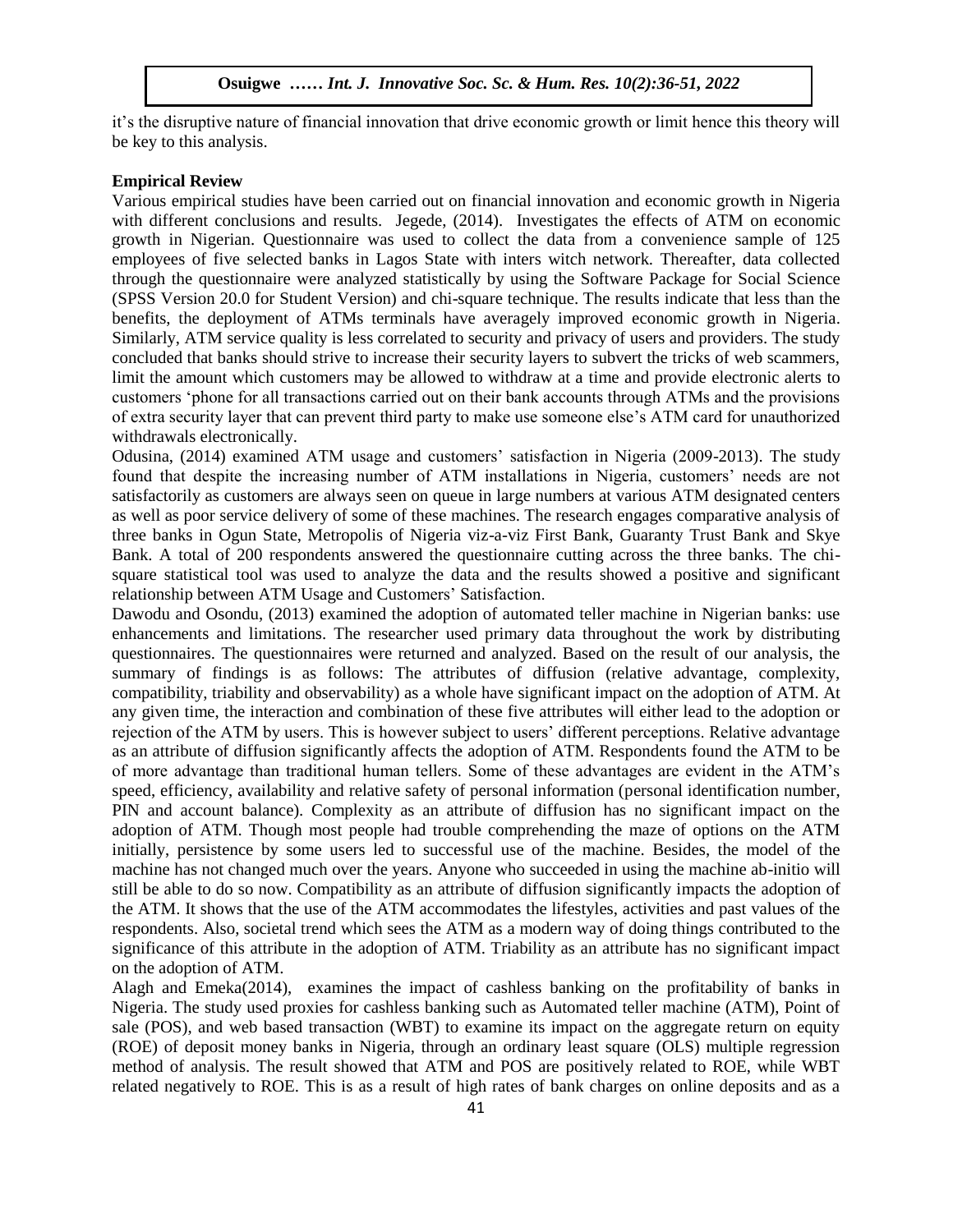result, most customers do not patronize the product. Non-usage of the WBT for online deposits had created a negative impact on profitability of Nigerian banks.

Alao and Sorinola, (2015) examined cashless policy and customers' satisfaction: A Study of Commercial Banks in Ogun State, Nigeria. The study seeks to investigate the customers' satisfaction of the recently introduced cashless policy in Ogun State, Nigeria with a survey of bank customers in Abeokuta. Data was collected with a well structured questionnaire and analyzed with descriptive statistics, while hypotheses formulated for the study were tested with correlation co-efficient. The findings of the study reveal that cashless policy contributed significantly to customers' satisfaction in Ogun State. Also, the study revealed that cashless policy contributed significantly to customers' satisfaction through electronic channels.

Martin, Nnamani, Mary and Mgbodile (2014) evaluated the impact of Central Bank of Nigeria cashless policy on Nigeria economy. Survey research was adopted with questionnaire as data collection instrument. Responses from the respondents show that cashless policy will increase employment; reduce cash related robbery thereby reducing risk of carrying cash; cashless policy will also reduce cash related corruption and attract more foreign investors to the country. The study, therefore, shows that the introduction of cashless economy in Nigeria can be seen as a step in the right direction. It is expected that its impact will be felt in modernization of Nigeria payment system, reduction in the cost of banking services, reduction in high security and safety risks and also curb banking related corruptions.

Osazevbaru, Sakpaide and Ibubune (2014) examined cashless policy and banks' profitability in Nigeria against the backdrop that these banks in a cash based economy are known for their huge profits even in the face of associated high cost of operations. Secondary data were collected and analyzed using content analysis comparing profits under cash based policy with a cashless regime. The results revealed that cashless economic policy positively impact on banks' profit through reduction in cost of operations and banking the unbanked populace.  $\lim_{M \to \infty}$  ine unbanked populace.

Echekoba and Ezu (2012) in a research carried out in Nigeria, observed that 68.2% of the Igbara, Emerenini, and Daasi, (2015) examine the impact of cashless policy on small scale businesses. The study carried out in Ogoni of Rivers state, using the purposive sampling technique, 250 owners and operators of small scale businesses were selected and administered questionnaire. The data collected were coded and analyzed using frequency table and percentage, while regression analysis was used to test the formulated hypotheses using SPSS (Statistical Package for Social Sciences). The results indicate that: small scale businesses in Ogoni land are predominately occupied by sole proprietorship with meager income with a significant numbers of them having a very poor banking habit; it was also found out that small scale businesses statistically do not rely on heavy capital outlay; couple with the fact that provision of services is their main business activity makes bank transaction, ATMs usage and online banking of less or no significance since their transaction is grossly hinged on "cash and carry basis"; the findings from the study also suggest that operators of small scale business have zero tolerance to ICT usage in both the operations and transactions of their businesses; and this constitute a major challenge to the adoption of cashless policy in the study area and generally, there was a negative significant influence of the introduction of cashless policy on the operations and growth of small scale businesses in Ogoni land..

Isaac and Michael (2015). Examines the effectiveness of mobile banking services in selected commercial banks in Rwanda. Descriptive design involving both qualitative and quantitative approaches was employed. Sample size of 227 was computed from a total population of 524 employees from the selected banks and the selection of respondents was done through systematic random sampling. The instruments of data collection used in this study included both structured questionnaires and interview. In data analysis, quantitative data was analyzed through frequencies and percentages for respondents', mean values were used to determine the effectiveness of mobile banking services in the selected commercial banks. Difference in effectiveness of mobile banking services was determined through One-Way-ANOVA. Research findings reveal that mobile banking services in the selected commercial banks were generally effective. The most effective item under mobile banking services was noted in security measures and privacy, followed by time management and convenience and the least effective was on the financial risk measures. This study also found out that there were significant difference in the effectiveness in mobile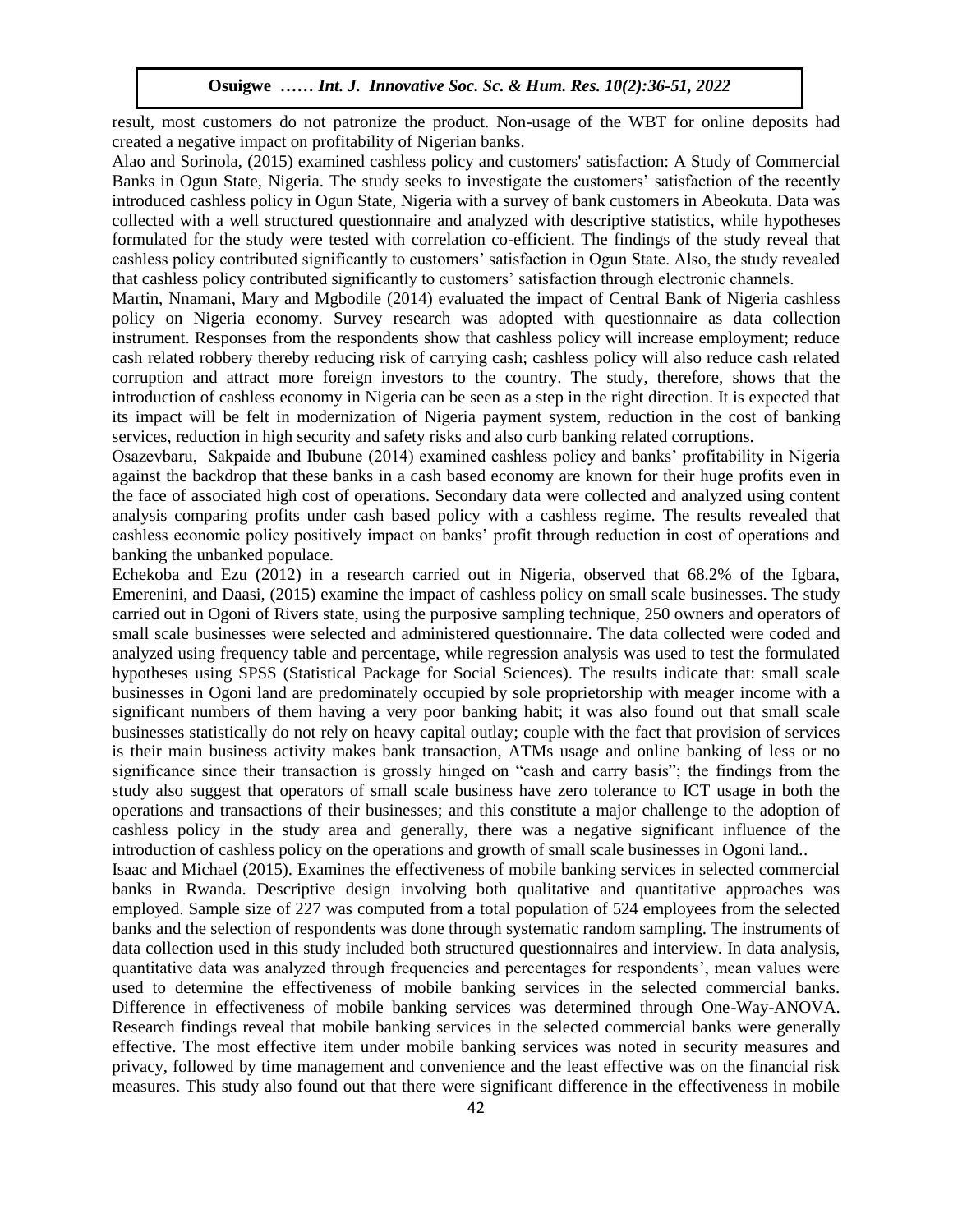banking services among selected commercial banks. The bank with most effective mobile money services was Banque Populaire du Rwanda, followed by the Kenya Commercial Bank, next was Bank of Kigali, Equity Bank, and finally, ECOBANK. The study concluded that the mobile banking services in the selected commercial banks are effective.

Okoro (2014). Examined the impact of selected e-payment instruments on the intermediation efficiency of the Nigerian economy. Using time series data of  $2006 - 2011$  the study employed multiple regression technique in the analysis of the sourced data. Employing intermediation efficiency indicator (the ratio of currency outside bank to broad money supply) as a dependent variable, while the automated teller machine (ATM), point of sales (POS), Mobile and Internet service values were used as the independent variables, the result of the study indicate that there is significant relationship between ATM, POS, Internet service values and the intermediation efficiency of the of Nigerian economy. The study also reviles that there is no significant relationship between Mobile service value and intermediation efficiency of the Nigerian economy within the period under study.

Ajayi (2014) examined the effect of cashless monetary policy on Nigerian banking industry. Out of 5000 Guaranty Trust Bank (GTBank) staff, 370 sample sizes were selected based on Taro Yemane's formula for sample size. The results of the study showed that there are significant reasons and benefits inherent in the implementation of cashless policy. It also showed that the policy has positively affected the development of banks; as it facilitates ease of operations and reduces queue and congestion in the banking hall, among others. However, inadequate technological infrastructures, high rate of cybercrime and high sum and high rate of illiteracy, among others are hindering the full implementation and benefits of the policy during the period of the study.

Igbara, Emerenini, Fabian and Daasi (2015), examined the impact of cashless policy on small scale businesses in Ogoni land of rivers state, Nigeria. The objective of the paper was to examine the impact of cashless policy on small scale businesses. The study used the purposive sampling technique, 250 owners and operators of small scale businesses were selected and administered questionnaire. The data collected were coded and analyzed using frequency table and percentage, while regression analysis was used to test the formulated hypotheses using SPSS (Statistical Package for Social Sciences). The results indicate that: small scale businesses in Ogoni land are predominately occupied by sole proprietorship with meager income with a significant numbers of them having a very poor banking habit; it was also found out that small scale businesses statistically do not rely on heavy capital outlay; couple with the fact that provision of services is their main business activity makes bank transaction, ATMs usage and online banking of less or no significance since their transaction is grossly hinged on "cash and carry basis"; the findings from the study also suggest that operators of small scale business have zero tolerance to ICT usage in both the operations and transactions of their businesses.

Rauf and Qiang (2014) measured the impact of e-banking on the performance of Pakistan commercial banks where the performance was measured in terms of Return on Assets, Return on equity and interest margin. Their empirical investigation revealed that e-banking has significant positive impact on margin, ROA and ROE of the recent adopters whereas for the early adopters significant positive impact on ROE and Margin but slightly on ROA. On the basis of findings, they conclude that banks can consider ebanking as a cost saving effective strategy to compete with the domestic and foreign banks given a wellmanaged monitoring and control over the risks involved

Kennedy and Jacky (2013). Investigate the impact of mobile and internet-banking on performance of financial institutions in Kenya where the survey was conducted on financial institutions in Nairobi. The study also sought to identify the extent of use of mobile and internet banking in financial institutions. The study investigated 30 financial institutions. The study found that the most prevalent internet banking service is balance inquiry while the least is online bill payment. Cash withdrawal was the most commonly used mobile banking service whereas purchasing commodities was the least commonly used.

Al-Smadi and Al Wabel (2011) studied the impact of e-banking on the performance of Jordanian banks. In their study, performance of banks was measured by ROE and two sets of control variables were used. Using pooled OLS regression technique they found significant negative impact of e-banking on financial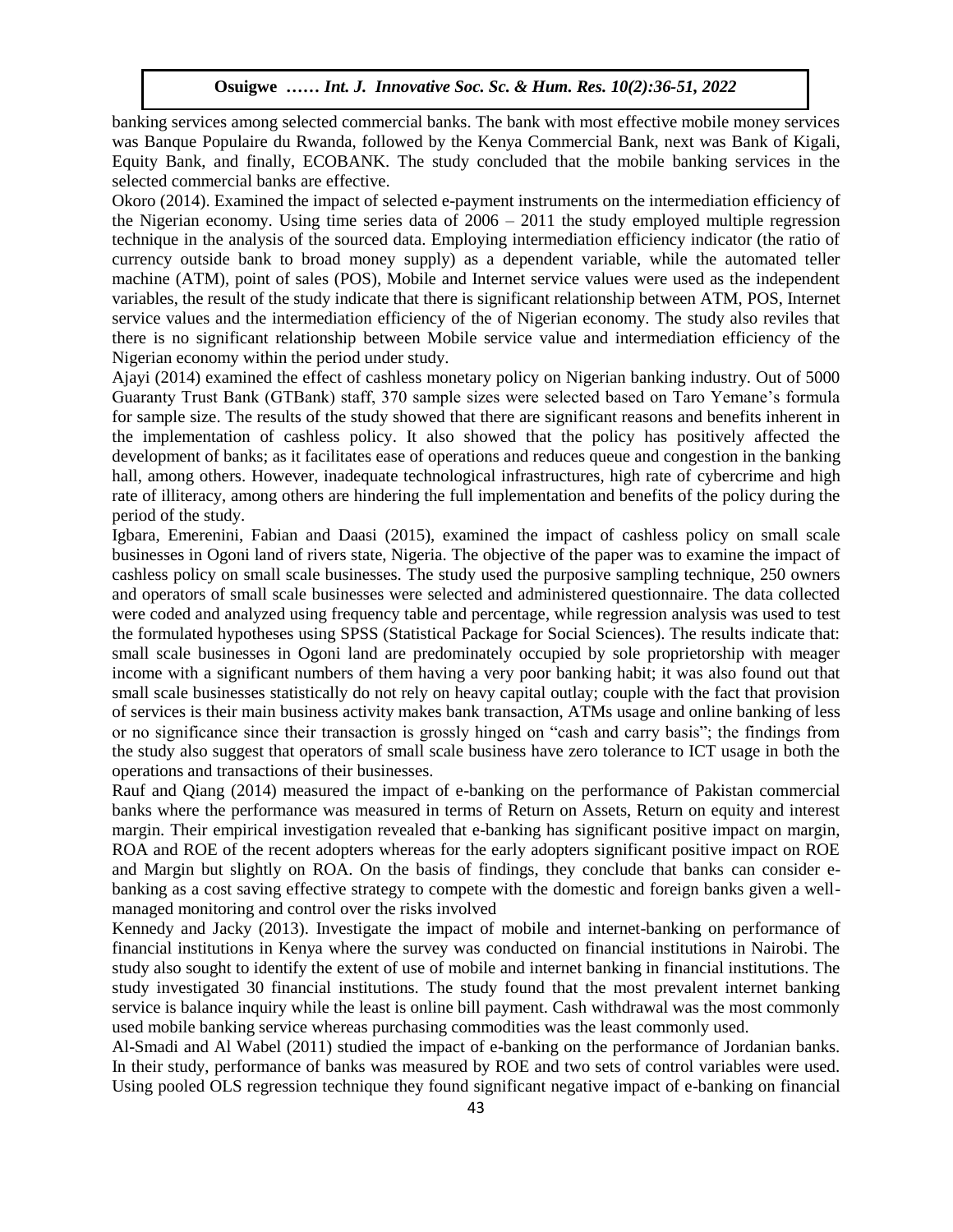performance of banks. The major limitation of this study is that authors did not look at ROE after a specific year of adoption of e-banking. Since adoption of e-banking technology involves cost, this might take time to recover cost and experience profits.

Oyewole (2013) examined the impact of e-banking on bank performance in Nigeria. Using panel data of 1999–2010 for eight commercial banks, authors found that e-banking has significant positive impact on the banks performance measured in terms of Return on Assets (ROA) and Net Interest Margin (NIM). However, the study found no impact on ROE.

Onay and Ozsoz (2013) used panel data over the period of 1990–2008 of eighteen retail banks operating in Turkey and revealed that Internet banking adoption is positively associated with the level of profits, deposits and loans per branch. Their study also revealed that adoption of internet banking has a negative impact on bank profitability after 2 years of adoption. According to the authors, the reasons for such negative impact are internet banking increases competition and results in lower interest income.

Salhieh *et al*. (2013) addressed this dimension as the degree of belief of people that use a particular system would enhance this their functional performance, from the customers perspective means the extent of the benefit that can be achieved by the electronic banking system, and their contribution to promoting efficiency and overall performance, so this study found that the proportion of customer perception of the benefit of using electronic banking services were high, which means accepting them to conduct electronic transactions in a way that will enable them to benefit from the advantages of banking service more easily and quickly.  $\n 10Kly.$ 

### **METHODOLOGY**

The study adopted an ex-post facto research design because the data for the study are secondary data that already exist in the publications of well acclaimed financial institutions such as the Central Bank of Nigeria. Secondary data were sourced from Central Bank of Nigeria, Statistical Bulletin and Statement of Accounts, National Bureau of Statistics (NBS) for the period under review. The model regressed some selected financial innovation variables on economic growth in Nigerian which is proxied by RGDP.

**Dependent Variable**: In this study, economic growth in Nigeria is proxied by RGDP as the dependent variable (Y).

**Independent Variables**: The independent or explanatory variables (X) in this study are automated teller machine (ATM), point of sales (POS), mobile banking (MB) and internet banking (ITB). The model used for the study was adopted from the work of Alagh and Emeka (2014).

**Their model is stated thus:** RGDP= f (ATM, POS, MB) Where: RGDP = Annual Growth of Gross Domestic Product ATM = Automated Teller Machine POS= Point of sale MB= Mobile Banking **The model was modified by introducing internet banking as a new variable**   $RGDP = f (ATM, POS, MB, ITB)$ Where: RGDP = Annual Growth of Gross Domestic Product ATM = Automated Teller Machine POS= Point of sale MB= Mobile Banking ITB= Internet Banking (ITB) RGDP = β<sup>0</sup> + β1ATM + β2POS + β3MB+ β4ITB+ µ--- - ---- ------ ----1  $β_0$  and μ are the constant and error term respectively while  $β_1$ ,  $β_2$ ,  $β_3$ , and  $β_4$  are the coefficient of financial innovation on economic growth in Nigeria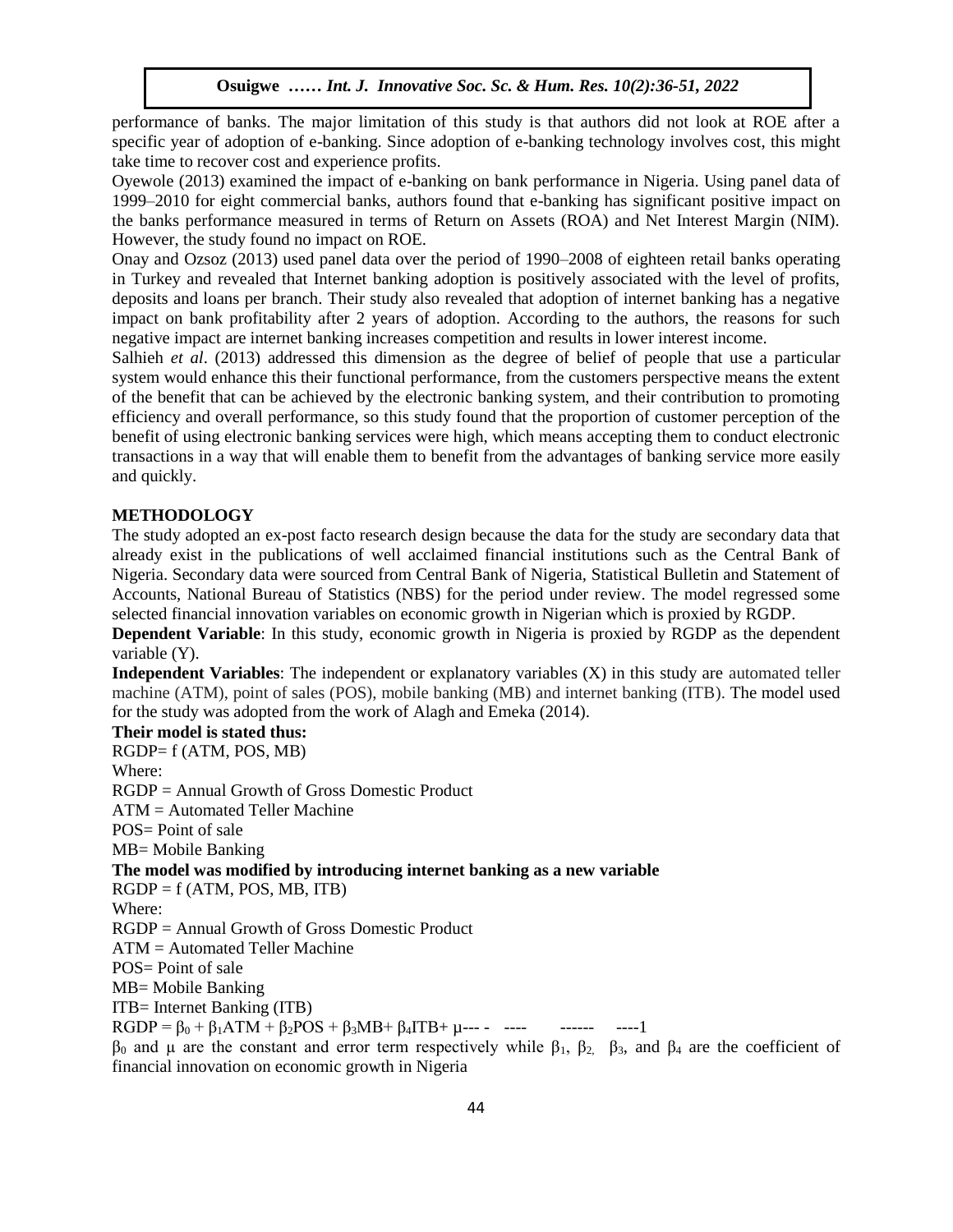#### **Method of Analyses**

The data were analyzed with econometric techniques involving descriptive statistics, Augmented Dicker Fuller and Philip Perron tests for unit roots and the ordinary least square (OLS).

### **Descriptive Statistics**

Descriptive statistics was also carried out on the variables. The descriptive statistics are employed to address the issue of normality of the variables. The selected statistics for the analyses are means, standard deviations (SD), and the Jarque-Bera. Mean is the average value of the series while standard deviation measures dispersion in the series. However, the Jarque-Berastatistics was basically used for the test of normality of the variables. Normality of data is one of the standardized assumptions that have to be fulfilled in many statistics tests such as t test and F test. The Jarque-Bera test was used to test for the normality of the variables employed in the study. The Jarque-Bera test uses skewness and kurtosis measurements. Decision rule: Reject the null hypothesis, when p. value is less than 0.05 level of significance, otherwise, do not reject.

### **The Augmented Dickey-Fuller (ADF) and the Phillips and Perron (PP) tests**

The Augmented Dickey-Fuller (ADF) and the Phillips and Perron (PP) tests were conducted on the variables, to determine whether they are stationary or non-stationary series. The two tests were employed to reinforce one another, to ensure their robustness and boost confidence in their reliability. The tested null hypotheses for both unit root tests are to determine the presence of a unit root.

Decision rule: Reject the null hypothesis when the test statistical value is less than the critical value. Otherwise, accept and test at higher difference (1 or 2). The significance level for the analysis is at 5%.

## **Ordinary Least Square (OLS)**

The estimation of the models was done using Ordinary Least Square (OLS). The OLS was employed because it has the criteria of being Best Linear Unbiased Estimator of linear relationship

The Coefficient of Determination  $(R^2)$  measures the explanatory power of the independent variables on the dependent variable. The  $r^2$  normally makes an overestimation of the true value of the population especially when small sample is used. The Adj  $r^2$  correct this problem (Pallant, 2004). Therefore, since the sample is a small one, we use Adj  $r^2$ . F-Test = measures the overall significance.

Student T-Test measures the individual significance of the estimated independent variables. The decision rule for test of hypotheses is to rejects the null hypotheses for calculated significance value below 5% level of significance.

Durbin Watson (DW) Statistics test for autocorrelation in the regression. The decision rule is to accept any equation with Durbin-Watson less than or greater than values not approximately 2 as not acceptable. Unacceptable Durbin-Watson suggests that the analysis cannot be relied on.

### **DATA ANALYSIS AND INTERPRETATION**

The data for the analyses are shown on Appendix 1. The data for the study include annual growth of gross domestic product (RGDP), automated teller machine (ATM), point of sale (POS) mobile banking (MB) and internet banking (ITB). These data form the variables in which the analyses were undertaken. **Descriptive Statistics** 

| Table 1: Descriptive Statistics used for Test of Normality of the Variables |  |  |  |  |
|-----------------------------------------------------------------------------|--|--|--|--|
|-----------------------------------------------------------------------------|--|--|--|--|

|                 | <b>RGDP</b> | <b>ATM</b> | <b>POS</b> | MВ        | <b>TTB</b> |
|-----------------|-------------|------------|------------|-----------|------------|
| Mean            | 19.5863     | 17.0231    | 21.2077    | 49.0336   | 27.5000    |
| Std. Dev.       | 2.0344      | 1.1436     | 1.5913     | 10.0172   | 14.4092    |
| <b>Skewness</b> | $-0.5049$   | 0.2366     | $-0.2891$  | $-0.2188$ | $-2.6088$  |
| <b>Kurtosis</b> | 1.9873      | 2.6357     | 1.6853     | 2.5131    | 11.7220    |
| Jarque-Bera     | 1.8748      | 0.3269     | 1.8907     | 0.3929    | 94.6903    |
| Probability     | 0.3916      | 0.8491     | 0.3885     | 0.8216    | 0.0000     |
| Observations    | 22          | 22         | 22         | 22        | 22         |

**Source:** Computed from E-views Result, 2018.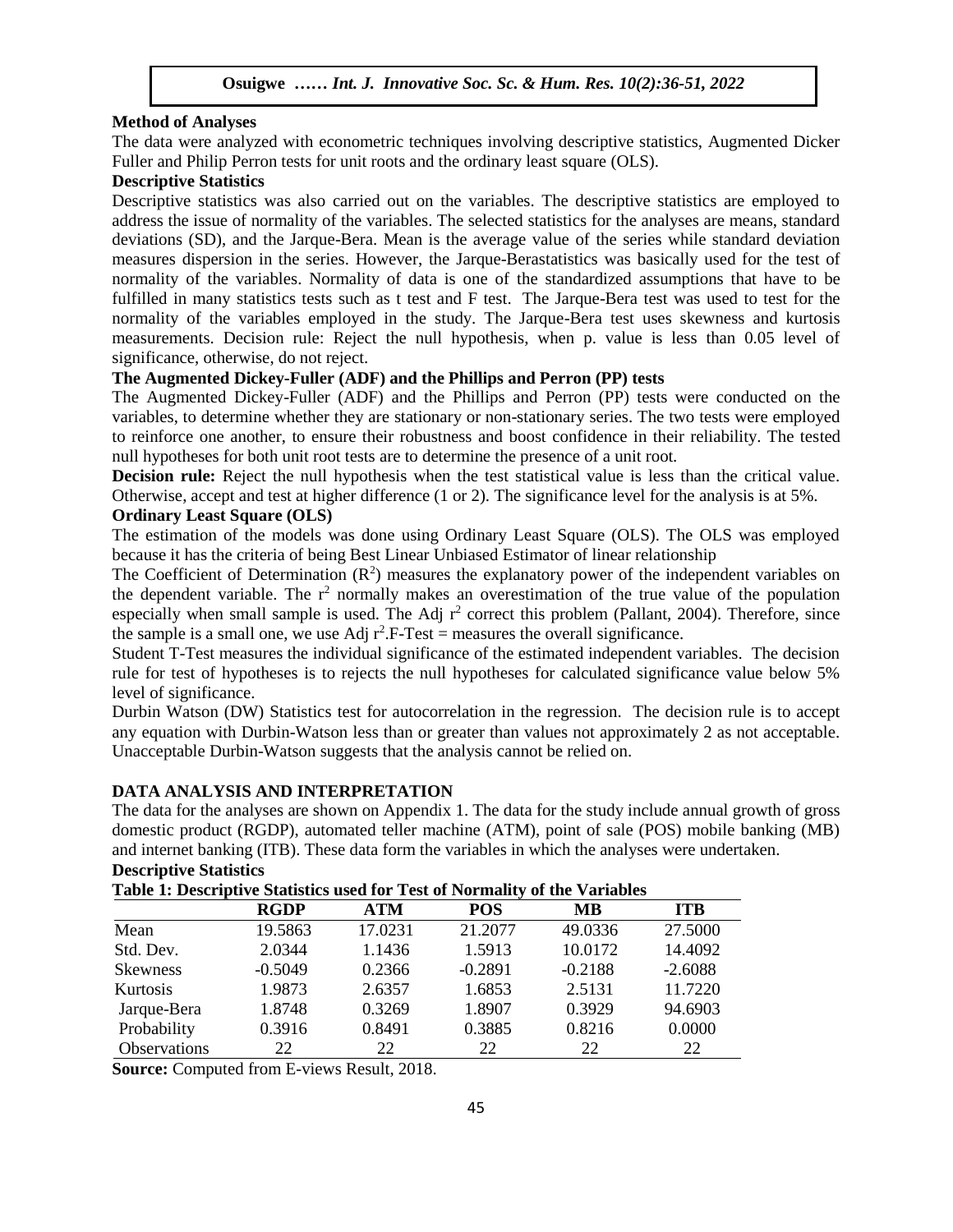The results of the descriptive statistics showed that the mean of the variables for annual growth of gross domestic product (19.5863), automated teller machine (17.0231), point of sale (21.2077), mobile banking  $(49.0336)$  and internet banking  $(27.5000)$  are larger than their respective standard deviations,  $2.0344$ , 1.1436, 1.5913, 10.0172 and 14.4092 respectively. This suggests that there is no wide variation between the series of the variables. Also, the values for their respectively skewness and kurtosis are close to 0 and 3 respectively indicating presence of normal distribution in the series.

#### **Unit Root Test**  $\alpha$  Next model with  $\alpha$  is the Society Society Society Society Soc. Sc.  $\beta$

|  |  |  |  | Table 2: Summary of the Unit Root Result |
|--|--|--|--|------------------------------------------|
|--|--|--|--|------------------------------------------|

| <b>Variables</b> | <b>T</b> -statistics | <b>Probability</b> | <b>Order of Integration</b> |
|------------------|----------------------|--------------------|-----------------------------|
| <b>RGDP</b>      | $-6.088595$          | 0.0000             | 1(0)                        |
| <b>ATM</b>       | $-3.867397$          | 0.0053             | 1(0)                        |
| <b>POS</b>       | -4.619034            | 0.0010             | 1(0)                        |
| <b>MB</b>        | $-5.531824$          | 0.0031             | 1(0)                        |
| <b>ITB</b>       | $-9.281478$          | 0.0020             | 1(0)                        |
|                  | $\sim$<br>_ . _ _ .  |                    |                             |

Source: Computation from E-view Version 8.0

The table above shows that annual growth of gross domestic product, automated teller machine, point of sale, mobile banking and internet banking assume stationarity at levels. This is indicated by the probability value of the test which is below  $0.05$  levels of significance.

#### **Analyses of the effect of Financial Innovation on Economic Growth in Nigeria**

Dependent Variable: RGDP Method: Least Squares Date: 04/27/19 Time: 15:27 Sample: 2009 2017 Included observations: 32

| Variable           | Coefficient | Std. Error            | t-Statistic | Prob.    |
|--------------------|-------------|-----------------------|-------------|----------|
| <b>RGDP</b>        | 0.667553    | 0.824890              | 10.809263   | 0.0260   |
| <b>ATM</b>         | 0.164745    | 1.010577              | 2.163021    | 0.0058   |
| <b>POS</b>         | 0.518247    | 0.672745              | 3.770347    | 0.0183   |
| <b>MB</b>          | 0.068816    | 0.039042              | 2.762604    | 0.0302   |
| <b>ITB</b>         | 0.027885    | 0.022862              | 2.219695    | 0.0040   |
| R-squared          | 0.712561    | Mean dependent var    |             | 4.676947 |
| Adjusted R-squared | 0.655073    | S.D. dependent var    |             | 7.153306 |
| S.E. of regression | 6.953540    | Akaike info criterion |             | 6.888364 |
| Sum squared resid  | 1208.793    | Schwarz criterion     |             | 7.165910 |
| Log likelihood     | $-100.7696$ | Hannan-Quinn criter.  |             | 6.978837 |
| F-statistic        | 19.349696   | Durbin-Watson stat    |             | 2.971283 |
| Prob(F-statistic)  | 0.006525    |                       |             |          |

The results from coefficient (0.667553) and the probability value (p.  $= 0.0260 \times 0.05$ ) showed that annual growth of gross domestic product (RGDP) which is the dependent variable (Y) is positive: This means that if all the independent, explanatory variables (X) are held constant, annual growth of gross domestic product (RGDP) as a dependent variable (Y) will grow by (0.667553) units in annual-wide basis.

The results from coefficient (0.164745) and the probability value (p.  $= 0.0058 < 0.05$ ) showed that automated teller machine (ATM) had positive and significant effect on annual growth of gross domestic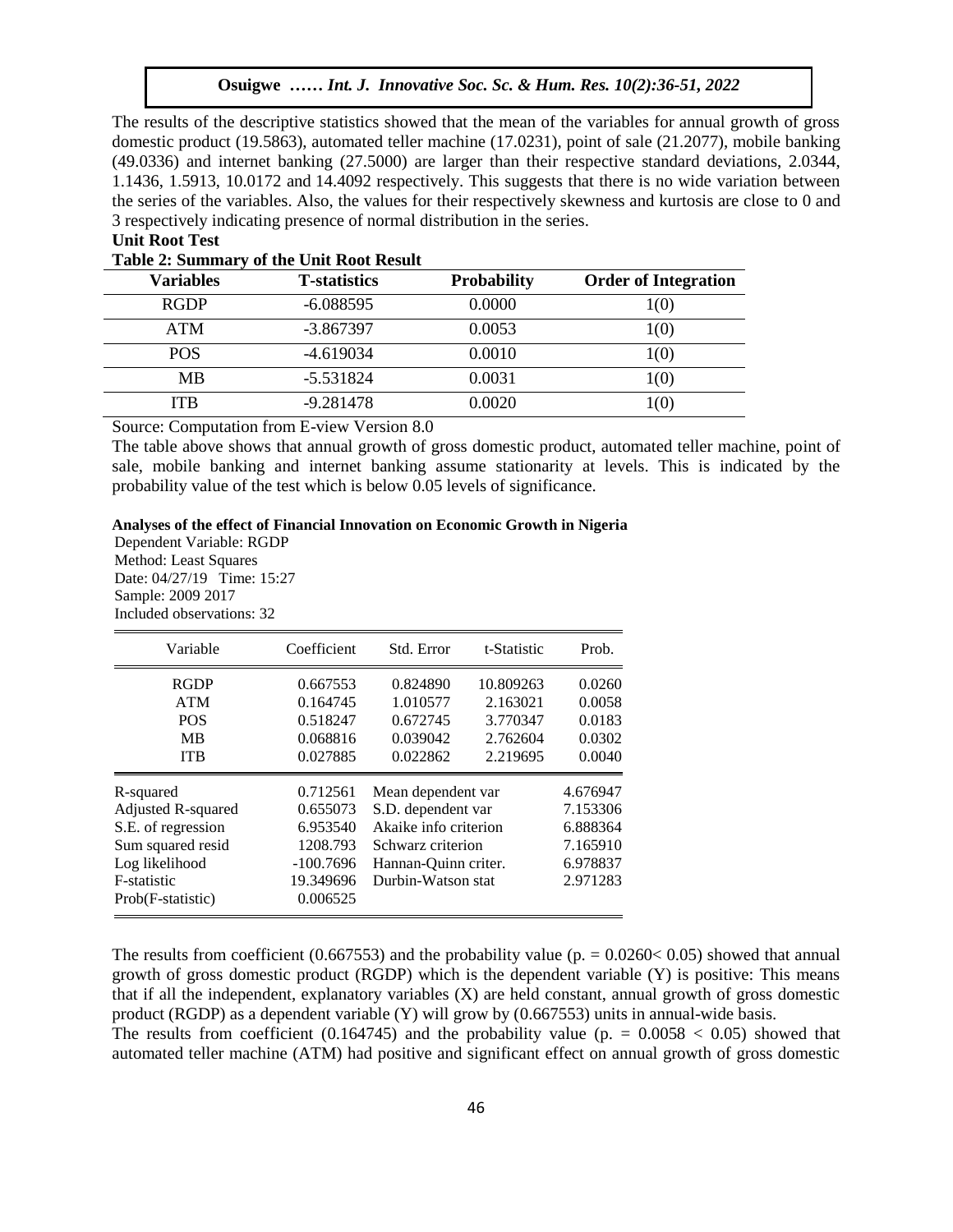product (RGDP). This means that the null hypothesis one: automated teller machine (ATM) has no significant effect on annual growth of gross domestic product (RGDP), is rejected.

The results from coefficient (0.518247) and the probability value ( $p = 0.0183 < 0.05$ ) showed that point of sale (POS) had positive and significant effect on annual growth of gross domestic product (RGDP). This means that the null hypothesis two: Point of sale has no significant effect on annual growth of gross domestic product (RGDP), is rejected.

The results from coefficient  $(0.068816)$  and the probability value  $(P. = 0.0302 < 0.05)$  showed that mobile banking (MB) had positive and significant effect on annual growth of gross domestic product (RGDP). This means that the null hypothesis three: Mobile banking has no significant effect on annual growth of gross domestic product (RGDP), is rejected.

The results from coefficient (0.027885) and the probability value ( $P = 0.0040 < 0.05$ ) showed that Internet banking (ITB) had positive and significant effect on annual growth of gross domestic product (RGDP). This means that the null hypothesis four: Internet banking has no significant effect on annual growth of gross domestic product (RGDP), is rejected.

However, the coefficient of determination  $(R^2) = 0.712561$  showed that about 71% of changes in annual growth of gross domestic product in Nigeria is accounted for by the level of financial innovation in Nigeria. This implies that financial innovation is one major contributor on economic growth in Nigeria

The F-statistics (19.349696; p.  $< 0.05$ ) indicated that all the variables of the model (financial innovation variables) have significant effect on economic growth in Nigeria

The Durbin Watson statistics (2.971283) showed that there was no autocorrelation in the model employed.

### **Test of Hypotheses**

To test the hypotheses, the statistical significance of the individual parameters is use to test hypotheses.

### **Hypothesis One**

Ho<sub>1</sub>: Automated teller machine has no significant effect on economic growth in Nigeria in Nigeria

Hi: Automated teller machine has significant effect on economic growth in Nigeria.

From table 5 above, since the probability value is less than 5% (0.0058<0.05), the null hypothesis is rejected while the alternative hypothesis is accepted implying that: Automated teller machine has no significant effect on t on economic growth in Nigeria

### **Hypothesis Two**

Ho2: Point of sale has no significant effect on economic growth in Nigeria

Hi: Point of sale has significant effect on economic growth in Nigeria

From table 5 above, since the probability value is less than 5% (0.0183<0.05), the null hypothesis is rejected while the alternative hypothesis is accepted implying that point of sale has significant effect on economic growth in Nigeria

### **Hypothesis Three**

Ho3. Mobile banking has no significant effect on economic growth in Nigeria

Hi. Mobile banking has significant effect on economic growth in Nigeria

From table 5 above, since the probability value is less than 5% (0.0302<0.05), the null hypothesis is rejected while the alternative hypothesis is accepted, implying that Mobile banking has significant effect on economic growth in Nigeria

### **Hypothesis Four**

Ho4. Internet banking has no significant effect on economic growth in Nigeria

Hi. Internet banking has significant effect on economic growth in Nigeria

Table 5 above reveals that the probability value is less than the critical value (0.0040<0.05), we reject the null hypothesis and accept the alternative hypothesis and conclude that internet banking has significant effect on economic growth in Nigeria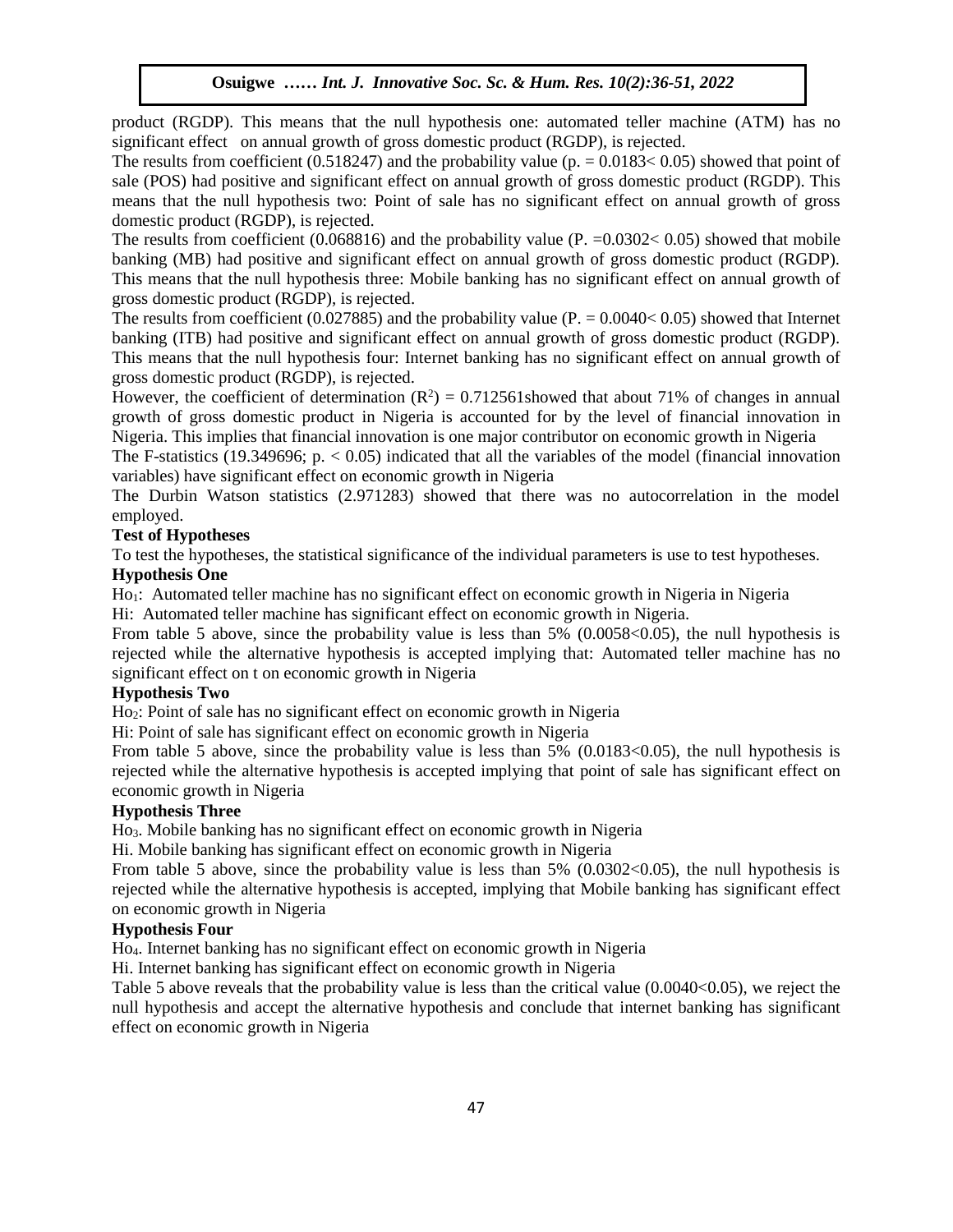### **DISCUSSION OF FINDINGS**

**Automated Teller Machine:** The result of the study indicates that automated teller machine has positive and significant effect on economic growth in Nigeria. The results of our findings are in consistent with the work of Adu, (2016) in terms of automated teller machine where it was discovered that automated teller machine has positive effect on economic growth in Nigeria

**Point of Sale** .The result indicates that point of sale has significant effect on economic growth in Nigeria.

The result of our findings are not in agreement with the work of Cecilia and Tobias (2016), who posited that point of sale has negative and insignificant effect on economic growth in Nigeria

**Mobile Banking:** The result indicates that, mobile banking has significant effect on economic growth in Nigeria**.** Our findings are similar with the work of Sali (2015) who found that mobile banking has significant effect on economic growth in Nigeria

**Internet Banking:** The result indicates that, internet banking has significant effect on economic growth in Nigeria**.** This corroborates with the work of Odusina, Ayokunle and Olumide (2014), who result shows that internet banking has no significant effect on economic growth in Nigeria

The coefficient of determination  $(R^2) = 0.712561$  showed that about 71% of changes on economic growth in Nigeria is accounted for by the level of financial innovation in Nigeria. This implies that financial innovation is one major contributor to economic growth in Nigeria

The F-statistics (19.349696; p.  $\lt$  0.05) indicated that all the variables of the model (financial innovation variables) have significant effect on economic growth in Nigeria

The Durbin Watson statistics (2.971283) showed that there was no autocorrelation in the model employed.

### **Summary of Findings**

Our findings are summarized as follows:

**Automated Teller Machine** (ATM) has positive and significant effect on annual growth of gross domestic product (RGDP).

**Point of Sale** (POS) has positive and significant effect on annual growth of gross domestic product (RGDP).  $\Delta P$ .

**Mobile Banking** (MB) has positive and significant effect on annual growth of gross domestic product (RGDP).

**Internet Banking** (ITB) has positive and significant effect on annual growth of gross domestic product (RGDP).

The coefficient of determination  $(R^2) = 0.712561$  showed that about 71% of changes on economic growth in Nigeria is accounted for by the level of financial innovation in Nigeria. This implies that financial innovation is one major contributor to economic growth in Nigeria

The F-statistics (19.349696; p.  $\lt$  0.05) indicated that all the variables of the model (financial innovation variables) have significant effect on economic growth in Nigeria

The Durbin Watson statistics (2.971283) showed that there was no autocorrelation in the model employed.

### **CONCLUSION**

The findings of the study show that automated teller machine, point of sale, mobile banking and internet banking have positive and significant effect on annual growth of gross domestic product (RGDP). The study thus concludes that financial innovation has positive effect on economic growth in Nigeria

### **RECOMMENDATIONS**

In line with the objectives and findings, the study recommends as follows

- 1. Public education and awareness on the benefits of automated teller machine should be increased to enhance the benefit of financial innovation in Nigeria
- 2. Banks should improve their service quality and treat customers complaints promptly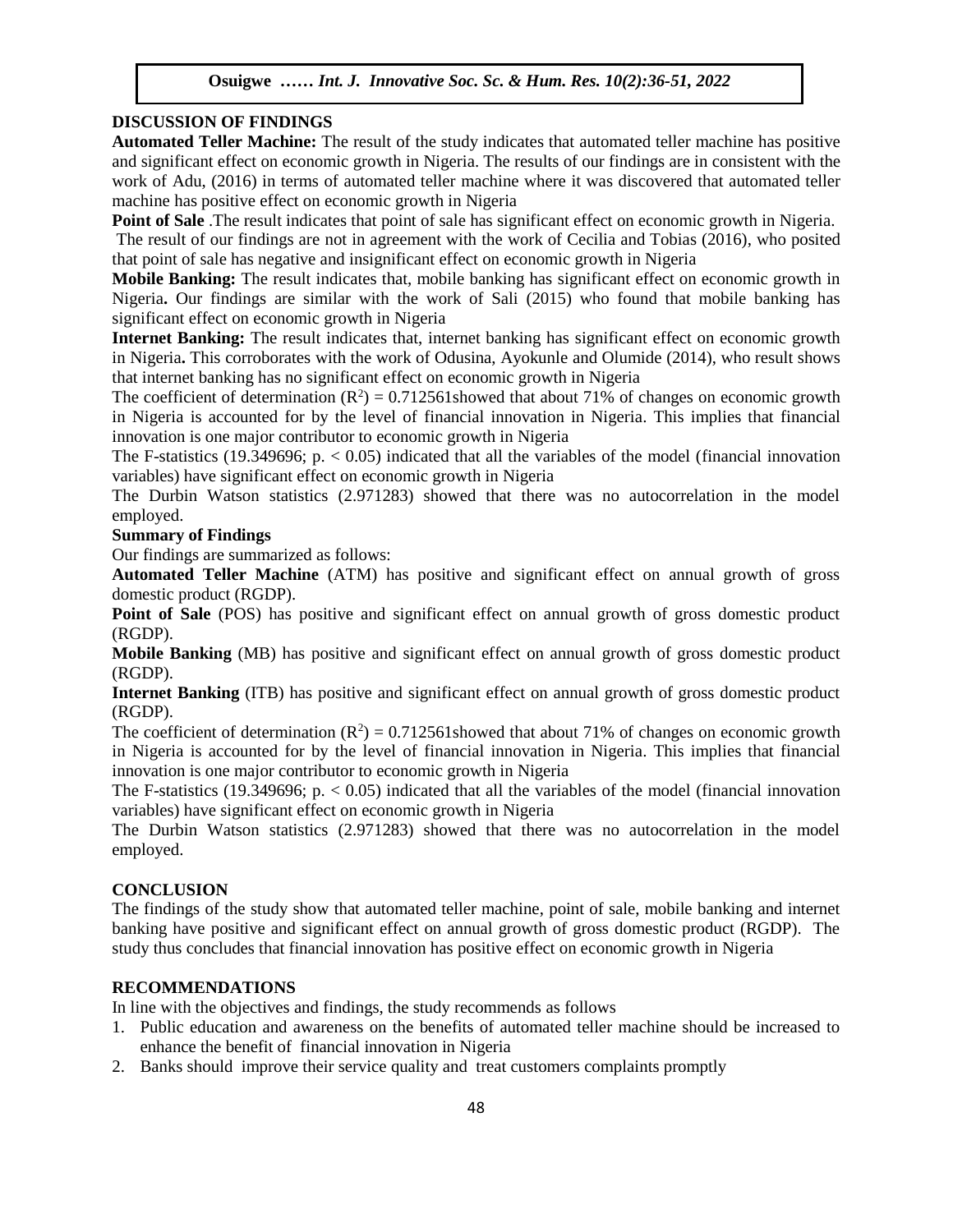- 3. Ease of use, and customer interactive features in mobile and on-line shopping systems should be improved
- 4. Management of banks should from time to time train customers with regard to internet banking, its benefits, risk exposure, physical and internet security to avoid financial loss in the hands of hackers. This will enhance their technical competence which will rob off positively on their operations with a positive spill-over effect on the entire economy

#### **REFERENCES**

- Abubakar, M., Gatawa, N. M. & Birnin-Kebbi, H. S. (2013). Impact of information and communication technology on banks performance: A Study of Selected Commercial banks in Nigeria (2001-2011). *European Scientific Journal*, *9*(7), 213-238.
- *European Scienitic Journal*,  $9(1)$ , 213-238.<br>Adewoye J. O. (2013). Impact of mobile banking on service delivery in the Nigerian commercial banks. *Int*. *Rev. Manage. Bus. Res.* 2(2), 333 - 344.
- Adewuyi, I. D. (2011). Electronic banking in Nigeria: challenges of the regulatory authorities and the way forward: *International Journal of Accounts and Management Research*, 3(4),15-37
- Adu, C. A. (2016). Cashless policy and its effects on the Nigerian economy:
- Adu-Asare Idun, A., & Aboagye, A. (2014). Bank competition, financial innovations and economic growth in Ghana, *African Journal of Economic and Management Studies*, 5 (1), pp. 30-51.
- Agwu M.E., Atuma O., Ikpefan, O.A. & Aigbiremolen, M.O. (2014). Impediments to e-banking services marketing in developing economies – a study of Nigerian banks. *European Journal of Business and Social Sciences (EJBSS); 4(3)25-57*
- Agwu, E. (2013). From reluctance to resistance of the adoption of internet banking services in selected cities of the United Kingdom; *International Journal of Customer Relationship Marketing and Management* 3(6)3-27  $3(6)3-27$
- Agwu, M.E & Murray, P.J. (2014). Drivers and inhibitors to E-commerce adoption among SMEs in Nigeria: *Journal of Emerging Trends in Computing and Information Sciences, 7(3)9-28*
- Ajayi S. I., & Ojo O. O. (2006). Money and banking: Analysis and policy in the Nigerian context. Ibadan Daily Graphics. Daily Graphics.
- Ajayi, I. B. (2014). Effect of cashless monetary policy on Nigerian banking industry: issues, prospects and challenges. *International Journal of Business and Finance Management Research*, 2(1), 23 - 34.
- Alao, A. A., & Sorinola, O. O. (2015). Cashless policy and customers' satisfaction: a study of
- Amadi, V.L; (2005). An Investigation into the Role of Private Sector in Nigeria Higher Institution: A Study of the University of Abuja", *International Journal of Research in Education*, 7(2)3-47
- Amedu, U. M. (2005). Domestic electronic payment in Nigeria: The Challenges. *Central Bank of Nigeria Bullion*, 2(29)3-55
- *American Journal of Applied Mathematics and Statistics, 2(1), 5*
- Arnaboldi, F. & Rossignoli, B. (2013). Financial innovation in banking. Available at: http://convegni.unicatt.it/meetings\_Arnaboldi\_Rossignoli.pdf.
- Arnaboldi, F. & Rossignoli, B. (2013). Financial innovation in banking. Available at:
- Azeez, K. (2011). Cyber Insecurity Threatens Nigeria Cashless Economy Drive", {Online}Available:http://www.nationalmirroronline.net
- Baddeley, M. (2004).Using E-cash in the new economy: An economic analysis of micro payment Systems, *Journal of Electronic Commerce Research*, (5),4,8
- Basel Committee (1998). Risk management for electronic banking and electronic money activities. Basel Committee Publications. No. 35.
- Beck, T., Chen, T., Lin, C. & Song, F.M. (2014). Financial innovation: The bright and the dark sides. Available at*:* http://papers.ssrn.com/sol3/papers.cfm?abstract\_id=1991216.
- Beck, T., Chen, T., Lin, C. & Song, F.M. (2014). Financial innovation: The bright and the dark sides. Available at*:*
- Central Bank of Nigeria, CBN (2011). Payment systems. Retrieved on April 3rd from: http://www.cbn.gov.ng/Paymentsystem/ Central Bank of Nigeria,
- Claudia C. & De Grauwe P. (2001). Monetary policy in a cashless society. Brussels, CEPR*.* Discussion Study*.*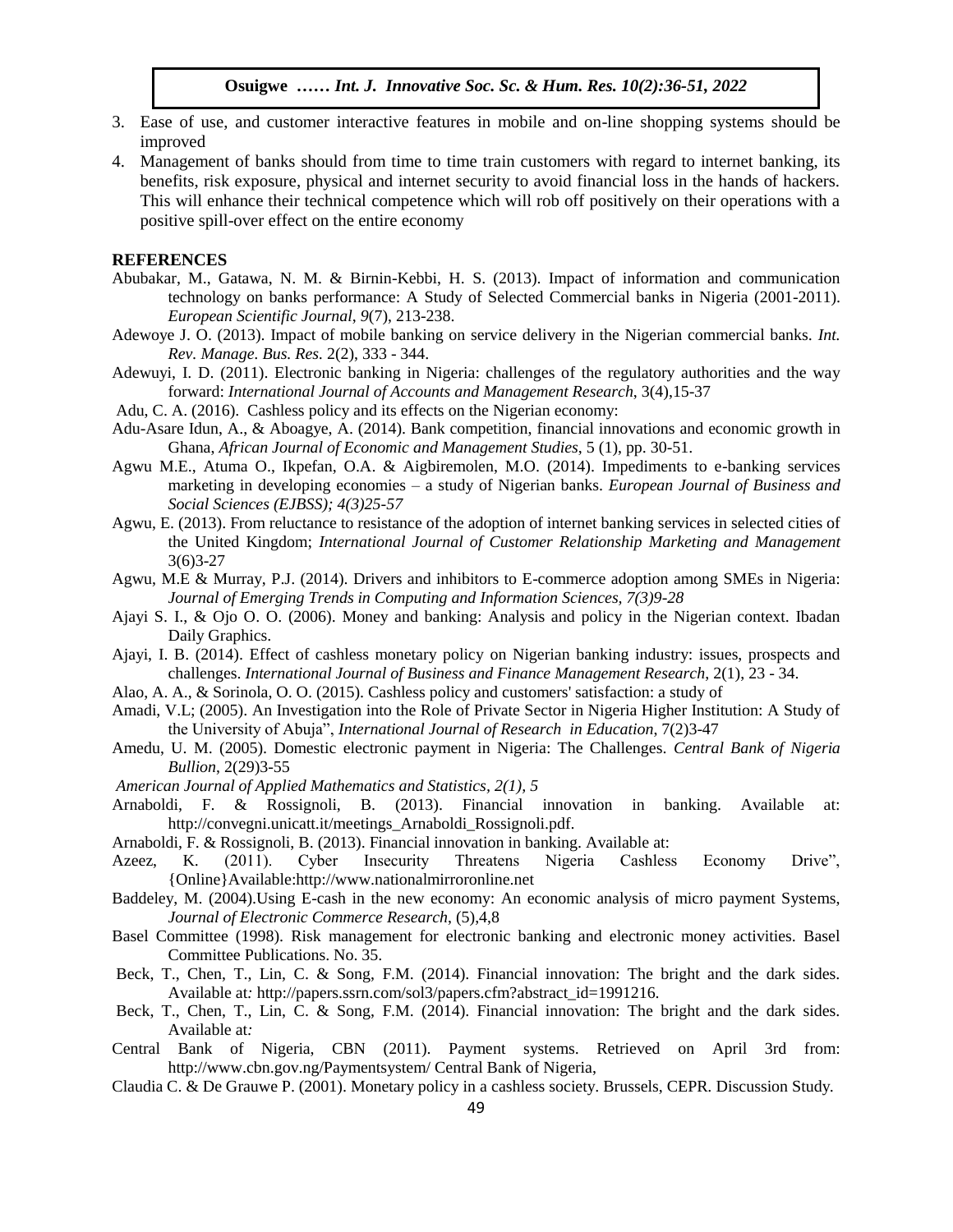- Dawodu, B. F. & Osondu, M. C (2013). Adoption of automated teller machine in Nigerian banks: use enhancements and limitations: *International Journal of Computer Science and Mobile Computing A Monthly Journal of Computer Science and Information Technology 2, (8), 14*
- Dawodu, B. F. & Osondu, M. C (2013). Adoption of automated teller machine in Nigerian banks: use enhancements and limitations: *International Journal of Computer Science and Mobile Computing A Monthly Journal of Computer Science and Information Technology 2,( 8)3-24*
- Dudu, O.F. & Agwu, M. E. (2014) A review of the effect of pricing strategies on the purchase of consumer goods, *International Journal of Research in Management, Science & Technolog*y (E-ISSN: 3(2),5-38
- Echekoba F. N. & Ezu G. K. (2012). Electronic retail payment systems: User acceptability and payment problems in Nigeria. Arab. J. Bus. Manage. Rev*.* 5:60-63.
- Echekoba F. N. & Ezu G. K. (2012). Electronic retail payment systems: User acceptability and payment problems in Nigeria. Arab. J. Bus. Manage. Rev*.* 5:60-63.
- Egwali A. O. (2009). Customers perception of security indicators in online banking sites in Nigeria. *J. Internet Bank. Commer. 14(1):5-8. European Central Bank, ECB (1998). Report on electronic money, Frankfurt, Germany*.
- Ezeoha A. E. (2006). Regulating internet banking in Nigeria, Problem and challenges- Part 2. J. Internet Bank. *Financial Intermediation*, 24 (1), pp. 1-24.
- Frame, W.S., & White, L.J. (2014). Technological change, financial innovation, and diffusion in banking. Available at: http://papers.ssrn.com/sol3/papers.cfm?abstract\_id=2380060.
- Frame, W.S., & White, L.J. (2014). Technological change, financial innovation, and diffusion in banking. Available at: http://papers.ssrn.com/sol3/papers.cfm?abstract\_id=2380060.
- Freedman, C. (2000). Monetary policy implementation: Past, Present and Future-''Will Electronic Money Lead to the Eventual Demise of Central Banking?'' *International Finance*, (3),6,8
- Humphrey D. B. (2004). Replacement of cash by cardless in U.S consumer payments. J. Econ. nd Bus. 56:211-225.
- Igbara, F. N., Emerenini, F. M & Daasi, G. L.K. (2015). The Impact of Cashless Policy on Small Scale Businesses in Ogoni Land of Rivers State, Nigeria: *IOSR Journal of Economics and Finance (IOSR-JEF) (3),5,7*  $JEF$ ) (3), 3, /
- Isaac M. A. & Michael N. M. (2015).Effectiveness of mobile banking services in selected commercial banks in Rwanda: *Journal of Applied Economics and Business (4),7,2*
- James A. O. (2012). The acceptance of e-banking by customers in Nigeria. World Rev. Bus. Res*.* 2(2):6-8.
- James A. O. (2013). Going cashless: Adoption of mobile banking in Nigeria. Arab. J. Bus. Manage. Rev. (Nigerian Chapter)*.* 1(2):9-17.
- James, A.O (2012). The Acceptance of e-banking by customers in Nigeria: World Review of Business Research, 2(2), 6-8
- Jegede C.A. (2014). Effects of automated teller machine on economic growth in Nigerian:
- Kennedy O. & Jacky N. (2013). the impact of mobile and internet banking on performance of financial institutions in Kenya*: European Scientific Journal (9),5,8*
- Laeven, L., Levine, R. & Michalopoulos, S. (2015). Financial innovation and endogenous growth, *Journal of Financial Intermediation*, 24 (1), pp. 1-24.
- Mlachila, M., Park, S.G. & Yabara, M. (2013). Banking in sub-Saharan Africa: the macroeconomic context, *Banking in Sub-Saharan Africa*, 7.
- Mohammed, M., Mohammed, A.A. & Alexander, S. O. (2014). Effects of customers experience on ATM refund system for failed bank transactions: A Study of Deposit Money Banks in Maiduguri, Borno State, Nigeria: *IOSR Journal of Business and Management IOSR- 16(11),2*
- Morufu O. & Taibat A. (2012). Bankers perceptions of electronic banking in Nigeria: A review of post consolidation experience. Res. J. of Finance Account. 3(2):5-6.
- Ndlovu, G. (2013). Financial sector development and economic growth: evidence from Zimbabwe, *International Journal of Economics and Financial Issues*, 3 (2), pp. 435-446.
- Odusina, A. O. (2014). Automated teller machine usage and customers' satisfaction in Nigeria: *Global Journal of Management and Business Research: C Finance 14(3),9*
- Ogu, I.A (2011). Faulting CBN, s rationale for daily withdrawal limits", businessdayonline.com